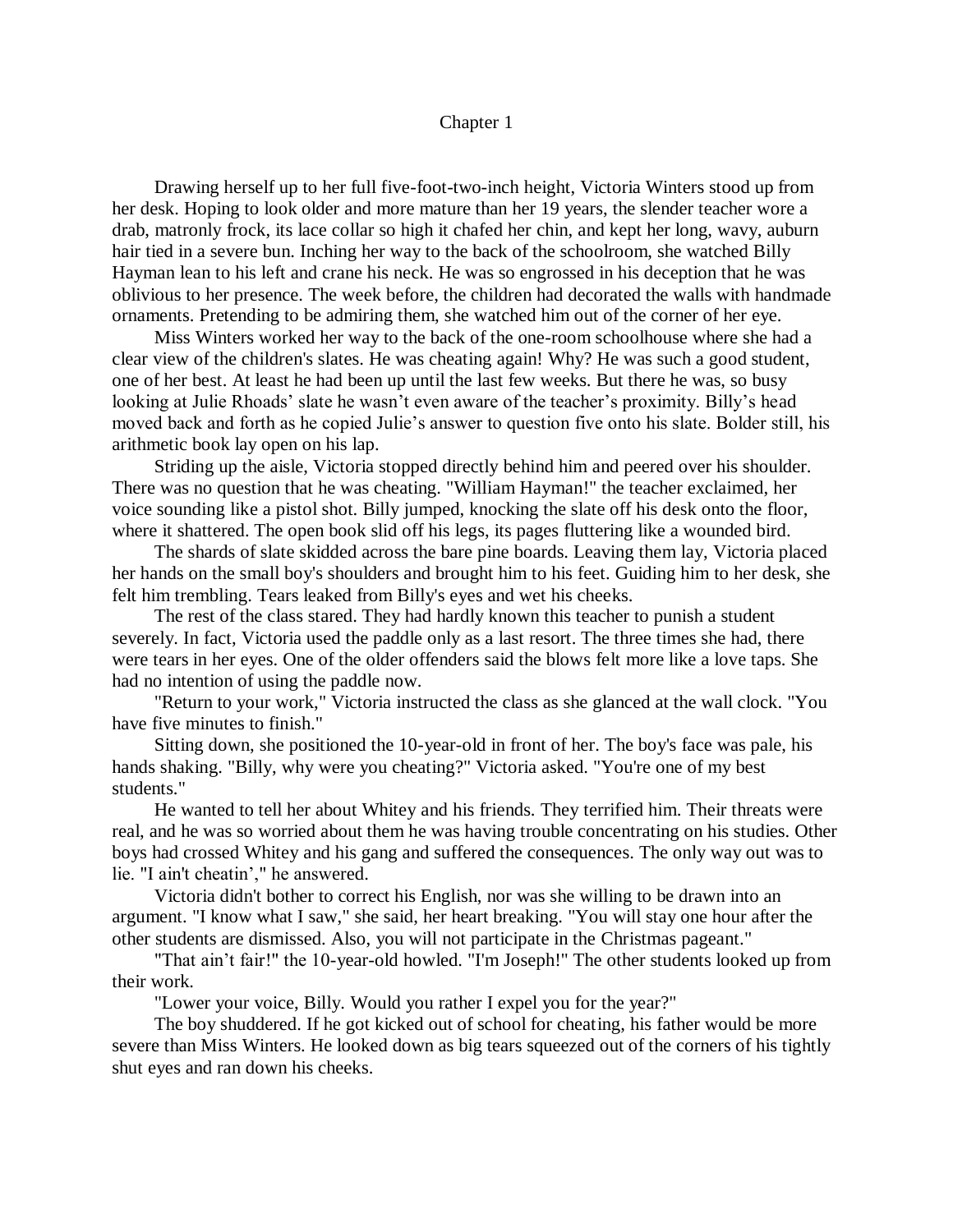Victoria's heart ached for him. "Billy, I'm not trying to be mean, but I can't let you get away with wrongdoing." She hugged him to her chest as his breathing became more ragged. She could feel his tears dampening her shoulder. When the sobbing stopped, she released him. Victoria smiled at him. "Please clean up the broken slate," she said gently, handing him an extra one she kept in her desk.

"Do I still have to stay after school?" he asked.

"Yes. You'll use the time retake the test."

Sullenly, Billy shuffled back to his desk. Picking up the broken pieces of slate, he carried them to the wastebasket. Returning to his seat, he laid his head on the desk. Later, with no one to help him, Billy knew he failed the test. Checking the incorrect answers, Victoria shook her head. What had gotten into this boy?

After an hour, she let him go. He seemed oddly reluctant to leave the school room. When he finally did, Victoria watched through the window and saw him dawdling among the trees ringing the schoolyard. She was about to put on her wrap and go outside to check on him when he started walking down the lane. Even then, his feet seemed to be dragging.

Leaving the school room, Victoria entered her living quarters at the rear of the schoolhouse. The little room was cramped with not much more than a bed, a dresser and a small eating table. The wood stove in the corner was cool to the touch. She left it that way for the time being. Dark snow clouds rode the western horizon; already a few flakes were beginning to fall. It would be a perfect night for the Christmas play.

Walking with his head lowered against the wind, Billy never saw the three boys lurking behind the old hollow tree waiting to pounce. He couldn't tell the teacher about the threats. She was so good to him he was sure she would try to help. But what would they do if they thought he had snitched on them?

A shadow suddenly loomed over him. Fear shot through him and gripped his heart. His breathing quickened, the air from his lungs colliding with the cold in plumes of white vapor.

"Whaddaya doin', squirt, makin' goo-goo eyes at the teacher?" Joe 'Whitey" Sanders sneered as he stepped from behind the tree.

The flat-faced 15-year-old towered over Billy. Whitey worked at his father's blacksmith shop, bulking up his already stocky frame with massive muscle. When Whitey was 10, his father, Otto, brought him into the shop and ordered him to close his eyes. He pressed a red-hot rod to the boy's arm. The child screamed in pain and surprise. When Joey's sobs stopped, Otto told him, "Let that be a lesson to you, boy. Always be careful around the forge." When the burn healed, it left a three-inch white scar, sealing his fate to be nicknamed Whitey. Never a sweet child, the back-breaking labor in the blacksmith shop only made Whitey surlier and more illtempered. Even the older boys steered clear of him.

"I asked you a question, squirt," Whitey said, doubling his fist. "You tell her about me? You better not or ..." He waved his fist in the air. Billy shook his head emphatically.

Cousins to Whitey, the tow-headed twins Rudy and George Fairfax flanked Billy to discourage him from bolting. While they didn't always agree with Whitey's bullishness, he was family. Their fear of him was an effective motivator as well.

Grinding his teeth, Whitey advanced on the 10-year-old. Billy was sure he caught a fleeting glance of a wild dog. "Now gimme them coins you took from her desk."

"I aint no thief." Billy said defiantly. "I didn't steal nothin' from her."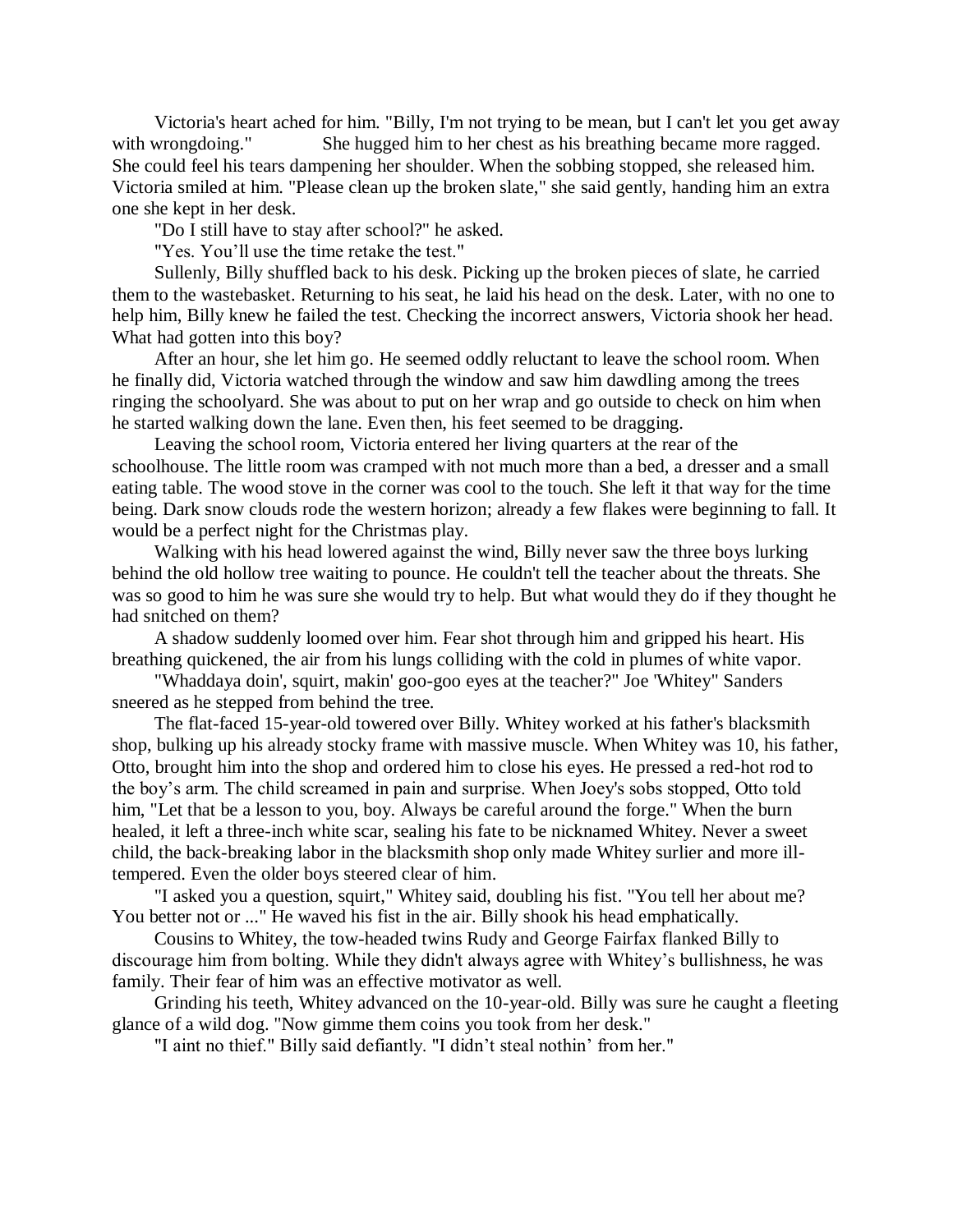"You're a liar. Gimme that money." Whitey closed in, about to put the boy in a headlock. Whirling on his heels, his short legs pumping, Billy ran for all he was worth. "Get 'im!" Whitey yelled to the twins.

Rudy made a valiant effort to catch Billy, jumping over logs and splashing across the creek, but in the end, it was George's agility that won out. They brought him back to Whitey kicking and whimpering. Then the three of them rifled through Billy's clothes, but found nothing.

"You bring me them coins and the money in your daddy's jar, too," Whitey growled in the trembling boy's face.

"I can't. He's saving it for spring seed," Billy whined, horrified to feel wetness in the front of his pants.

"Will ya look at that? Little baby wet himself," Whitey jeered. "Maybe your momma'll let you wear a diaper to school tomorrow." Billy hung his head, fear and shame shaking his body. Tears dripped off his chin onto the freshly-fallen snow. "Pull his coat and shirt up over his head," Whitey barked at the twins.

Grasping the boy's arms, Rudy and George did as they were told, exposing Billy's back. Whitey reached behind the hollow tree. Suddenly there was a whooshing sound and fire bit into Billy's back. He jerked and screamed. Rudy and George stared in horror at the angry red stripe gouged in the boy's pale skin. They had seen Whitey beat up kids before, but this was savage even for him. Billy howled with pain and struggled to free himself.

"Shut up! Stick his shirttail in his mouth," Whitey ordered. Mutely, the twins obeyed, neither one daring to defy him. He could just as easily turn on them. Rearing back, Whitey brought the switch down again. Billy bit down on the rough material of his homespun shirt. He tried to hold on, but on the tenth blow, he passed out, hanging limp in their grasp.

Releasing Billy's arm, George screamed, "Stop! Stop, you've killed him!"

"Naw," Whitey said. "He's fakin'."

"I'm gettin' outta here," Rudy said, taking to his heels.

"Me too," George agreed, following his brother. The two boys ran down the snow-covered road leading to Pottsville.

"Cowards!" Whitey called after them.

The twins disappeared over a small rise. Kneeling beside Billy, Whitey rubbed snow in his face. "Don't hit me again," the boy moaned. "I'll get the jar for you."

"You better," Whitey said, his face inches from Billy's. "And iff'en you tell on me; I'll whip you harder next time and I'll get your momma too. You hear me?"

"Yes," Billy whispered.

"What?" Whitey said, shoving his fist in Billy's face.

"Yes, I hear you!" he shouted with his last ounce of strength.

Jenny Hayman was taking loaves of bread from the oven. She wasn't worried about Billy's lateness. Many times, before he stayed after to help Miss Winters clean the school room. Jenny cut off a thick heel of one loaf, buttered it heavily and put it in a pan on the stove. That'll keep it warm 'til he gets home, she thought, humming to herself. She always fixed Billy a snack before he did his chores. She smiled, breathing in the aroma of the fresh-baked bread. It made the house smell so nice.

She heard the front door open and close. Thinking that strange as Billy always came in through the kitchen, especially on baking day, she called out. "Billy, is that you? I've got a slice of bread for you on the stove." There was no answer, only the sound of the bedroom door closing.